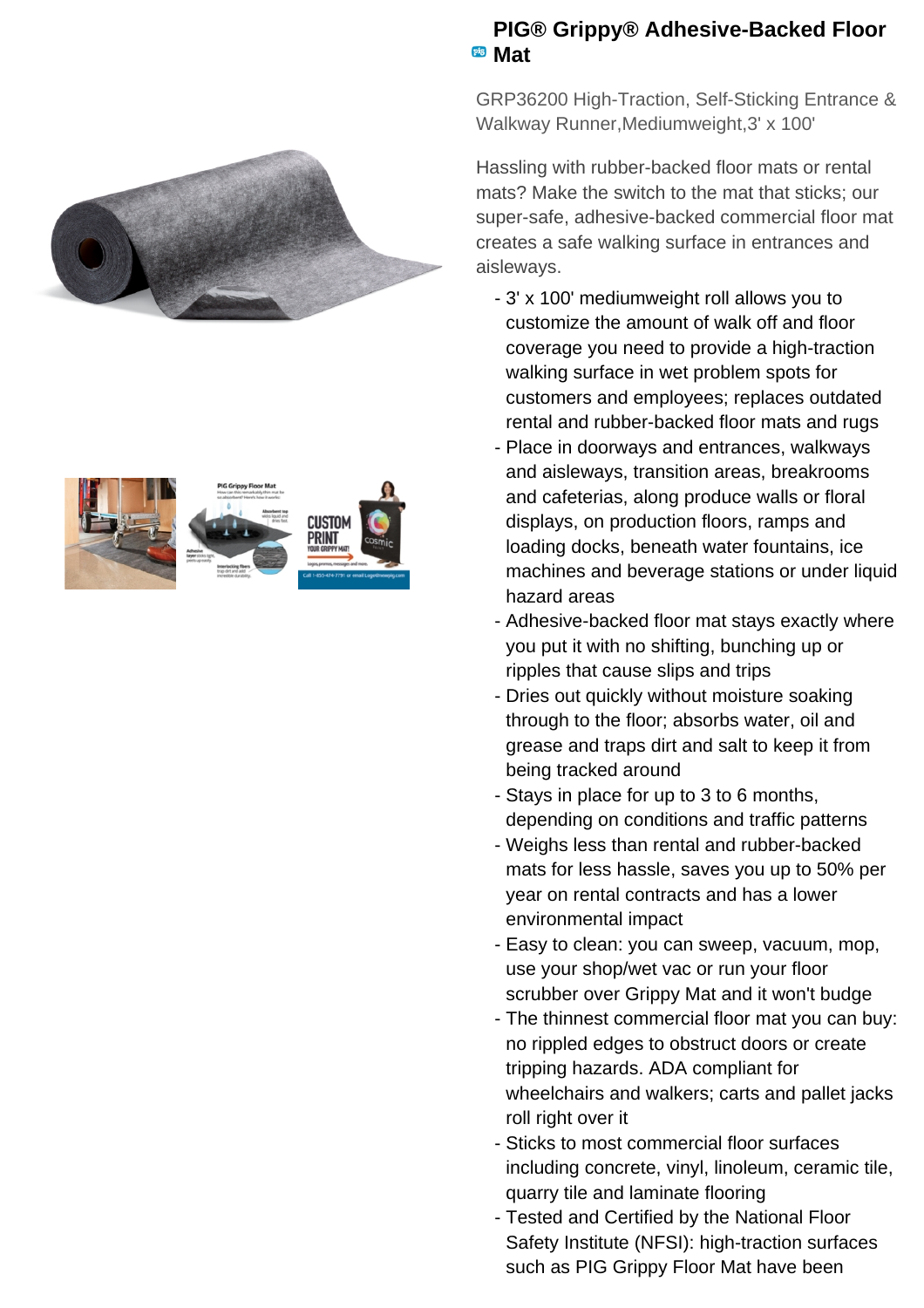proven to reduce slip-and-fall claims by as much as 90%

Mats take on the properties of absorbed liquids - - always take proper precautions when handling saturated absorbents



| ltem#       | <b>Description</b> | <b>Dimensions</b> | Weight    |
|-------------|--------------------|-------------------|-----------|
| GRP36200-BK |                    | 3' W x 100' L     | $25$ lbs. |
| GRP36200-GY |                    | 3' W x 100' L     | 25 lbs.   |
| GRP36200-TN |                    | 3' W x 100' L     | 25 lbs.   |

## Metric Equivalent:

| Item#                              | <b>Description</b> | <b>Dimensions</b>                                                                            | Weight  |
|------------------------------------|--------------------|----------------------------------------------------------------------------------------------|---------|
| GRP36200-BK                        |                    | 91.4cm W x 30m L                                                                             | 11.3 kg |
| GRP36200-GY                        |                    | 91.4cm W x 30m L                                                                             | 11.3 kg |
| GRP36200-TN                        |                    | 91.4cm W x 30m L                                                                             | 11.3 kg |
| <b>Specifications</b>              |                    |                                                                                              |         |
| <b>Style</b>                       |                    | High-Traction, Self-Sticking Entrance & Walkway Runner                                       |         |
| <b>Dimensions</b>                  |                    | 3' W x 100' L                                                                                |         |
| <b>Mat Weight</b>                  |                    | Mediumweight                                                                                 |         |
| <b>Absorbency</b>                  |                    | Up to 8 gal. per roll                                                                        |         |
| <b>Backing Material</b>            |                    | Adhesive-Backed                                                                              |         |
| <b>Brand</b>                       |                    | <b>PIG</b>                                                                                   |         |
| <b>Category</b>                    |                    | Grippy® Floor Mat                                                                            |         |
| <b>Core Diameter</b>               |                    | 3"                                                                                           |         |
| <b>Flammability Specifications</b> |                    | Flame Resistant - Will melt and self-extinguish                                              |         |
| <b>Fluid Absorbed</b>              |                    | Water; Grease; Oils                                                                          |         |
| Incinerable                        |                    | Yes                                                                                          |         |
| <b>Industry</b>                    |                    | Grocery/Retail; Restaurant; Institutional & Commercial<br>Facilities; Education; Hospitality |         |
| Indoor/Outdoor                     |                    | <b>Indoor Use</b>                                                                            |         |
| <b>Perforated</b>                  |                    | No                                                                                           |         |
| <b>Storage Temp Range</b>          |                    | Store between 32°F and 120°F                                                                 |         |
| <b>Temperature Limit</b>           |                    | Surface temps from 55°F to 120°F                                                             |         |
| <b>Traffic</b>                     |                    | Heavy Foot Traffic; Carts & Equipment                                                        |         |
| <b>UV Resistant</b>                |                    | No                                                                                           |         |